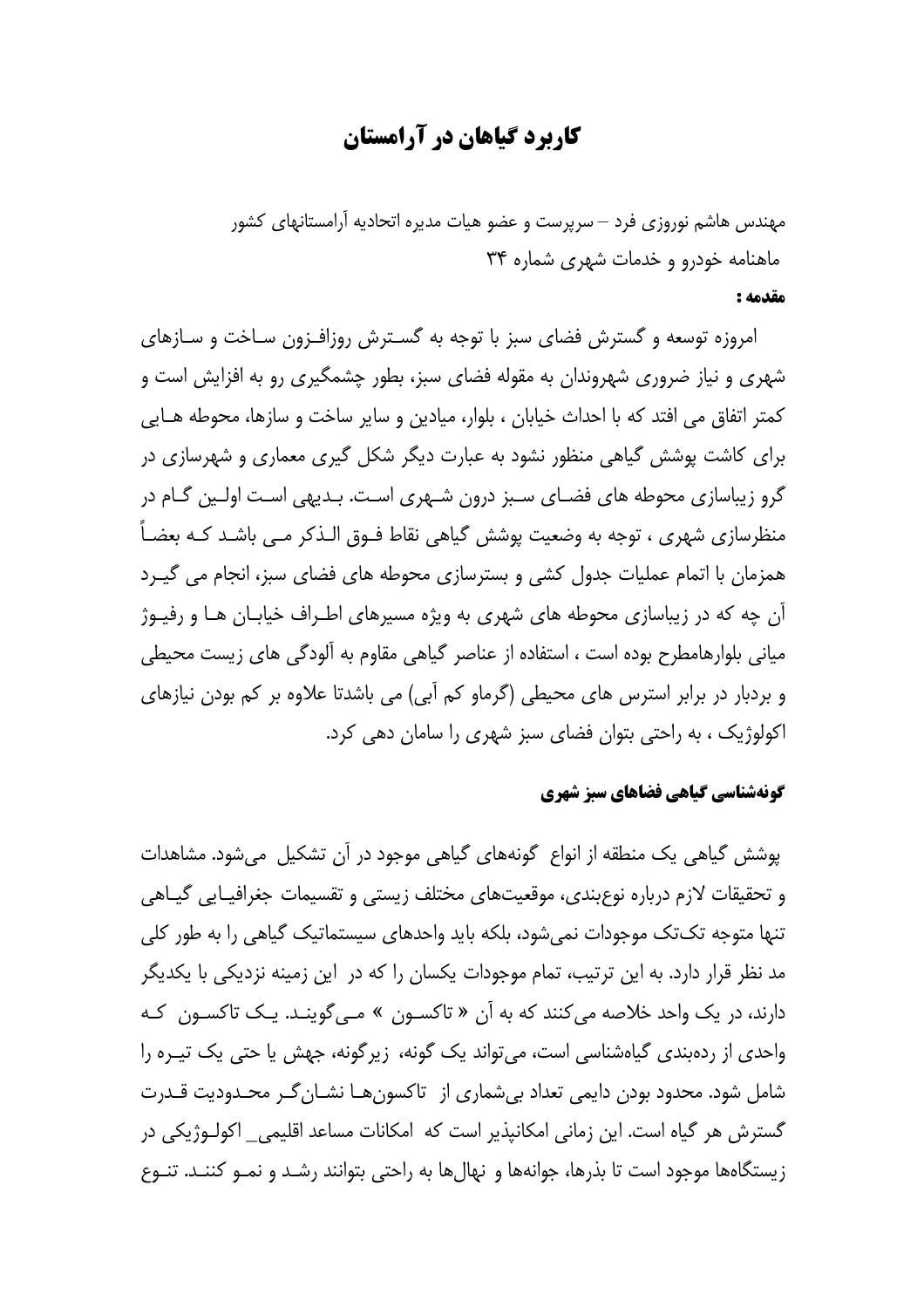محیط جغرافیایی ایران و حاکم بودن وضعیت آب و هوایی گونـاگون از منطقـهای بـه منطقـه دیگر در پهنه وسیع کشـور، سـبب رویـش جامعـه گیـاهی و رویشـی متنـوعی شـده اسـت . بر پایه برخی مطالعات، گونههای جوامع گیاهی به بیش از ۸۰۰۰ نوع برآورده می شود. در مورد گونه انتخاب شده نباید عجولانه تصمیم گرفت. بررسی قاعده کاشت، بازدید از پارکها، باغها و آشنایی کلی با گونهها، مواردی هستند که بـرای تصـمیمگیـری در انتخـاب گونـه مفیدنـد. در زمینه دستهبندی گیاهان، درختان به عنوان عناصری از فضـای سـبز، دارای ویژگـی هـایی هستند که بر پایه آنها به آسانی طبقهبندی می شوند. این طبقهبندی درختان چهار معیار اندازه، تراکم، شکل و برگ را باید در نظر گرفت. در دستهبنـدی دوم گیاهـان، بوتـههـا و گیاهـان پوششی قرار دارند. این گیاهان کوتاه قد هستند و رشد سریعی دارند. مانند گـل هـا، گیاهـان، خزنده بالا رونده، پرچینها و چمنها. گونههای مختلف گیاهان به راههای متفاوتی میتواننـد در برابر فضای سبز خود ایفای نقش کنند. از این میان گونههای مناسب بـرای آلـودگی هـوا، آلودگی صوتی و… را می توان نام برد.

#### معیارهای برنامهریزی فضاهای سبز شهری

پیش از هر نوع برنامهریزی برای توسعه سبز شـهری، بایـد معیارهـای محیطـی و مکـانی و استانداردهای توسعه فضای سبز معین شود .ضوابط و مقررات مربوط به کاربری فضاهای سبز شهري، كه به دو دسته عام و خاص تقسيم مي شوند. «ضوابط عام «شامل مقررات و ضوابطي می شود که به شکل قانون و آیین نامه در سطح همه شهرهای کشور لازمالاجـرا اسـت؛ مثـل قانون شهرداریِها، لایحه قانونی حفظ و گسترش فضای سـبز در شـهرِها، مصـوبات شـورای عالي شهرسازي و معماري ايران و اما «ضوابط خاص» شامل ضوابط و مقرراتي مي شـود كـه همراه با تمامی اسناد طرحهای جامع و هدایتگر بـه تصـویب مراجـع ذی٫ربـط رسـیده و بـه شهرداری ابلاغ شود. مصوبات شوراهای اسلامی شهرها نیز در این باره جزء ضوابط و مقررات خاص طبقەبندى مى شوند.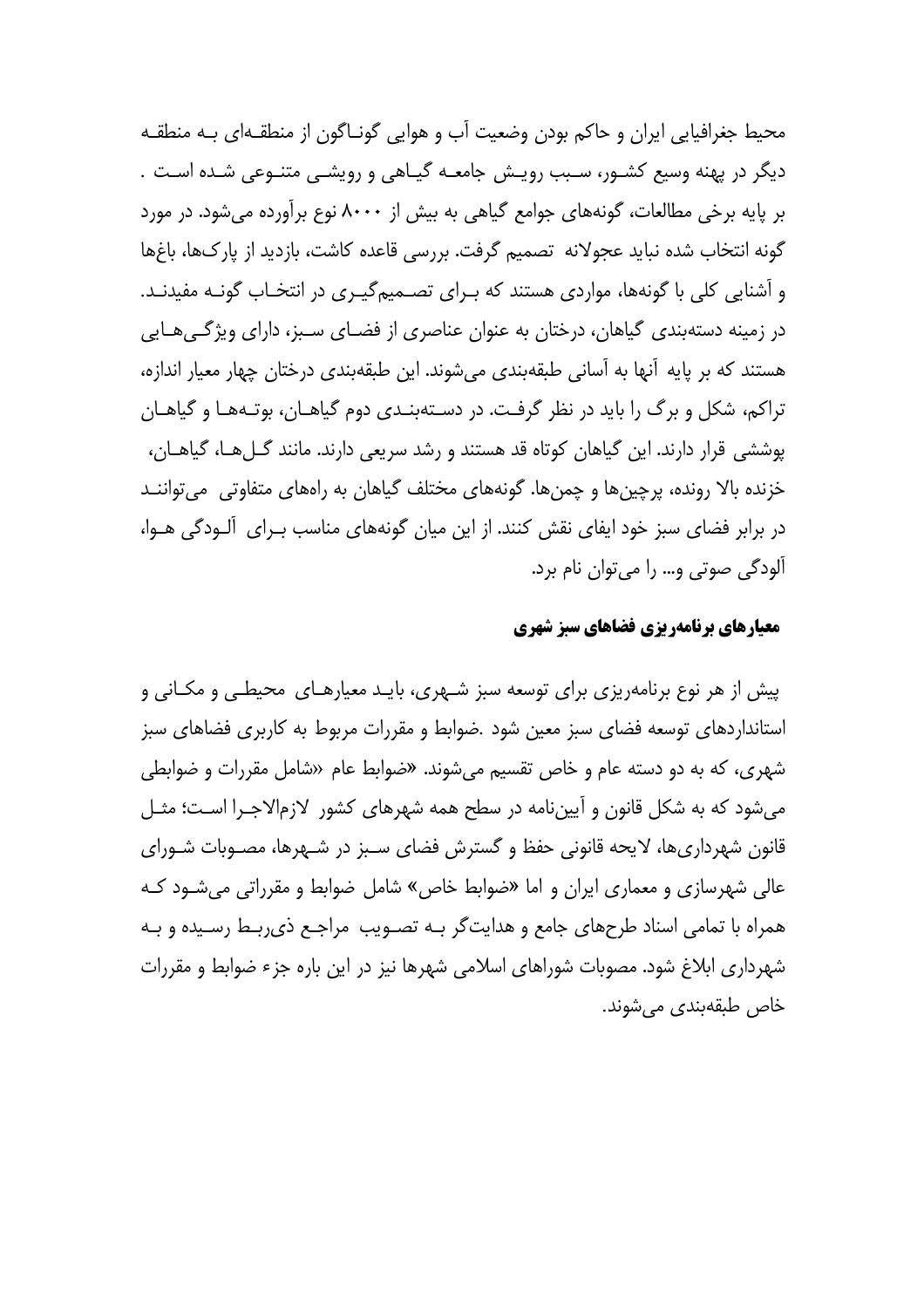#### **کاربرد گیاهان در آرامستان**

گیاهان نقش بسیار مهمی در طراحی آرامستان بعهده دارند مهمترین آنها عبارتند از : ۱– گیاهان پرچینی ۲– گیاهان معطر ۳– گیاهان زینتی ۴– گیاهان با برگ زینتی ۵– درختان همیشه سبز ۶– درختان سایه انداز ۷– گیاهان علفی و اشکوب زیرین

## گیاهان پرچینی:

پرچین ها یکی از عناصر اصلی فضای سبز در طراحی مناظر محسوب می شوند و با توجه بـه ضرورتهای زیست محیطی و اجتماعی و نقشی که در چشـم انـدازها ایفـا مـی کنند،براسـاس اهداف کشت در ابعاد مختلف به منظور جداسازی و تحدیـد حـریم – طراحـی منظـر و ایجـاد عمق چشم انداز – حرکت های خط و محور – کنترل های ترافیکی و جنبه های بازی کودکان تقسیم بندی می شوند. ضمن آنکه آنچه پایداری اهداف مذکور را تامین مـی نمایـد، در ابعـاد مدیریتی منوط به رعایت سازگاری اقلیمی در گزینش گونه گیاهی و رعایت مسائل فنی ،دقیق و مستمر تیمارهای نگهداری آنهاست. پرچینها می توانند از انواع گیاهان زیر باشند: زرشک –شمشاد– به ژاپنی –ترون–شیرخشت–پیچ امین الدوله –پیراکانتـا و رزمـاری تفـاوت موجود در بین انواع پرچین ها از لحاظ بافت و تراکم انها مطرح است. پرچین ها در یک تقسیم بندی کلی به دو نوع دسته بندی می شوند: الف) همیشه سبز برگ ریز مب) خزاندارها علاوه بر زیبایی استفاده های پرچین عبارت است از : ١- محافظت از یک محدوده ٢– ايجاد محيط خصوصى ٣- جدا كردن بخش هاى مختلف با ايجاد يک محيط بسته ۴– مشخص کردن مرزها ۵– بوجود آوردن پس زمینه برای گلها و گیاهان کاشته شده در حاشیه ها ۶– مانع فيزيكي ۷- مانع بصری ۸– مانع صوت*ی* ۹– باد شکن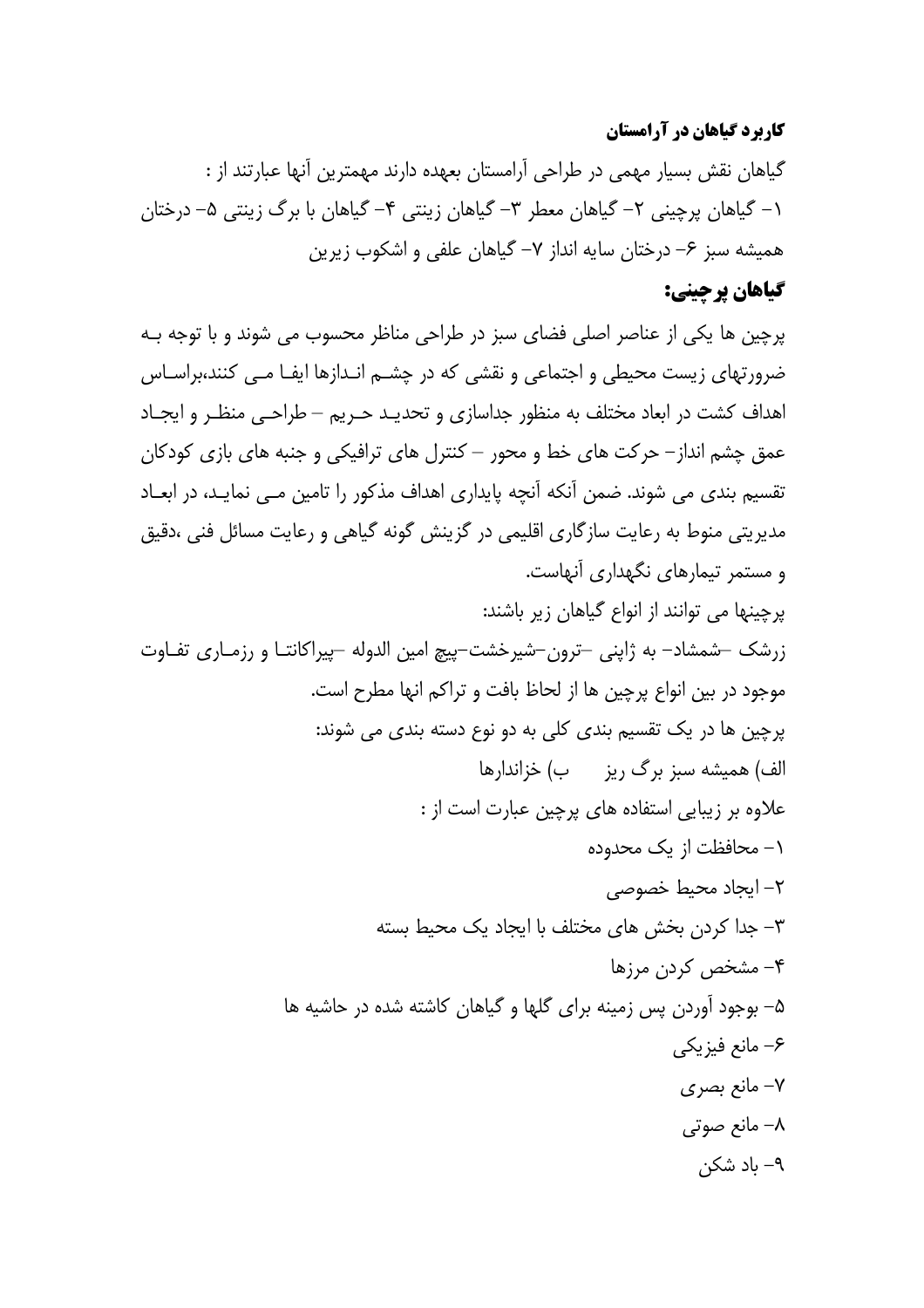نوع گياه انتخابي بستگي به سبک طراحي ،آب وهوا ،خاک ، مکـان و هـدف مـورد نظـر دارد. درمیان گونه های مختلف گیاهی گیاهان زیادی وجود دارد که به دلیل رشد انبوه و داشتن خاصیت شکل پذیری بوسیله هرس برای ایجاد پرچین مناسب است.

با ترکیب چند گونه گیاهی می توان پرچین هایی متنوع از نظر شـکل ، انـدازه و رنـگ بـرای مقاصد مختلف بدبد آورد

گیاهان سازنده پرچین را می توان هرس کرده به شکل منظم (formal) دراورد یا به صـورت هرس نشده و طبیعی باقی گذاشت و از حالت طبیعی رشد و زیبـایی گـل و میـوه هـای آنهـا (informal مرد (نامنظم)

پرچين ها ممكن است هميشه سبز يا خزان كننده ،كوتاه ،متوسط يا پابلند،گلدار يا بـدون گـل باشند.همیشه سبزها به این دلیل حائز اهمیت هستند که در تمام فصول حتبی زمسـتان بـرگ دارند. سوزنی برگ ها نیز در این گروه قرار می گیرند خزان کننده ها شامل درختان و درختچه هایی هستند که در فصل زمستان برگ های خود را از دست می دهند این گیاهان در صورت رعایت فاصله کاشت و هرس صحیح یه صورت انبوه در می آیند و برای ایجاد پرچین مناسب هستند. این گروه در طول سال با تغییر رنگ برگها جلوه های خاصی به پرچین مـی بخشـند. رنگ برگ های بعضی از گیاهان خزانن کننده مانند راش در پاییز تغییر می کند اما بـرگ هـا در طول زمستان نیز روی گیاه باقی می مانند تعدادی از خزان کننده هــا ماننــد گــل آویـز بــه عنوان پرچین فصلی به کار می روند و در نواحی سردسیر در فصل زمستان اندام هوایی آنها از بين مي رود ، ولي در بهار و تابستان گل هاي فراواني توليد مي كنند . پرچين هـاي گلــدار را که با کاشت درختچه های گلدار و هرس سبک انها ایجاد می شوند می توان در آرامستان بـه کار برد درصورت هرس شدید و پی موقع ایجاد فرم های هندسی منظم ، این درختچـه هـای بدون گل را به وجود می اورند.

کاربرد و موارد استفاده از پرچین در آرامستان:

١- به منظور ايحاد مانع فيزيكي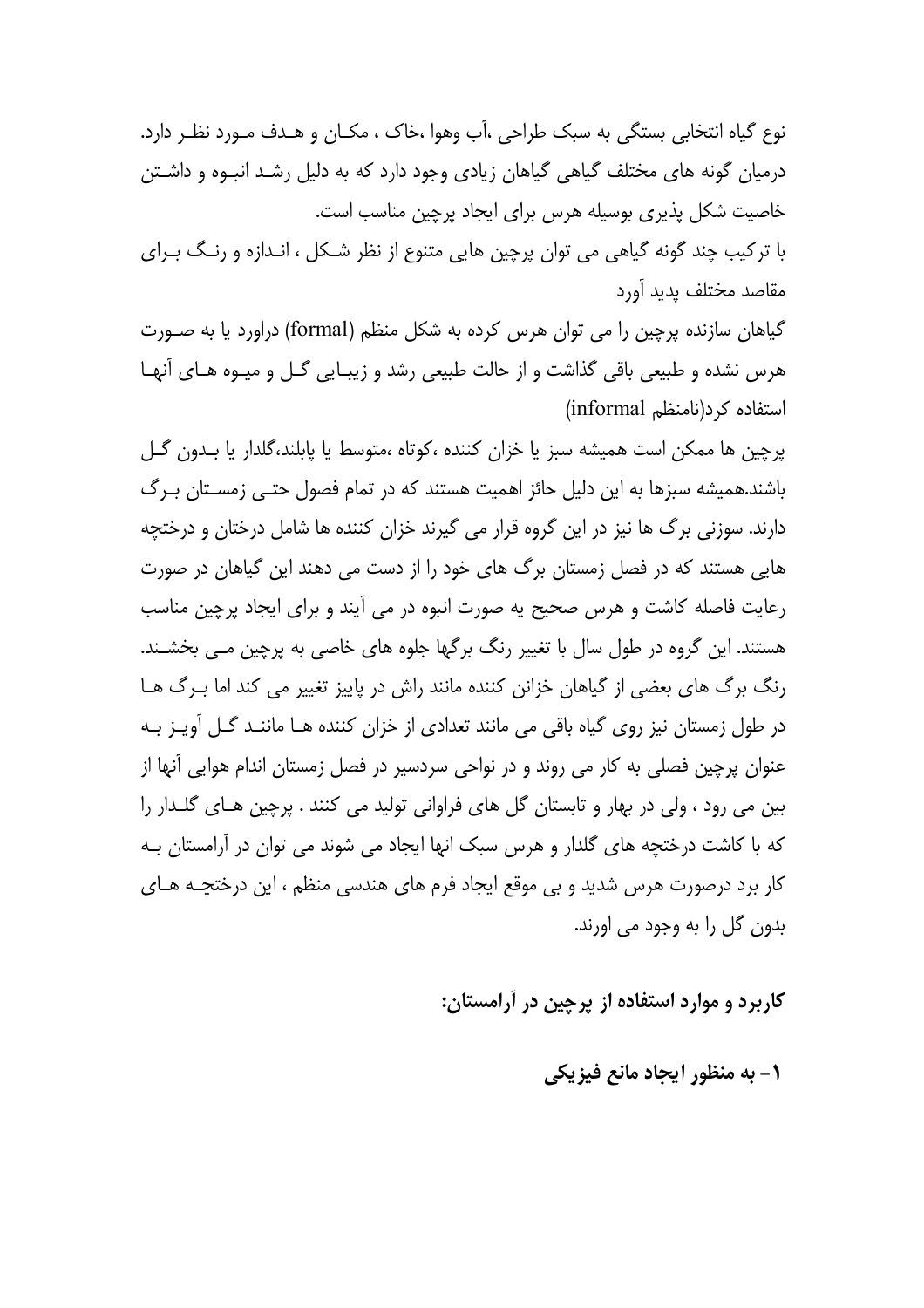برای حفظ قسمتی از فضای سبز و جلوگیری از ورود عمـوم بـه داخـل آن از گیاهـانی ماننـد زرشک و تمشک استفاده می کنند به علت داشتن خارهای زیاد مانع فیزیکی غیر قابل عبوری تشکیل می دهند.

## ۲- ایجاد موانع بصری

برای یوشاندن مناظر نازیبا بسیار حائز اهمیت است برای این منظور از پرچین های متوسط تـا بلند استفاده می شود.

**٣- مانع صوتي** 

برای جلوگیری از ورود سر و صدا به درون محیط های اداری یا مسکونی با کاشت دو ردیف درخت دور محدوده آرامستان و ذو رديف درختچه پرچينې با ارتفاع متوسط در دو طرف رديف درختان می توان دیوار سبز متناسبی بوجود آورد تا علاوه بر زیبایی با جذب صداهای نامطلوب محيط آرامي را بوجود آورد.

۴-برای ایجاد بادشکن در مناطق بادخیز

به منظور کاهش جریان هوای ورودی به یک محدوده و در نتیجه حمایت سـایر گیاهـان ان منطقه از گزند بادهای شدید(در مسافتی حدود ۵ برابر ارتفاع بادشکن بالاترین درجـه کـاهش شدت باد بدست می آید) بدین منظور پرچین های بلند مناسب است.

### ۵- در کنار وسایل بازی کودکان

می توان با گیاه پرچینی همیشه سبز و بدون خار مانند برگ نو ، شمشاد و یا انواعی از سوزنی برگ ، محیطی جهت بازی کودکان ایجاد کرد که این پرچین عــلاوه بـر انتشــار اکســیژن در محیط وسیله ای طبیعی و بی خطر برای تفریح کودکان خواهد بود. ۶- ایجاد محیطی فرح بخش با کاشت گیاهان خوشبو با كاشت گياهان پرچيني معطر مانند اسطوخدوس و سنتولينا مي توان محيطي فرح بخش ایجاد کرد.

### گياهان معطر:

یکی از موارد کاربرد گیاهان در طراحی بهره گیری از رایحه گل ها و یا شاخ و برگ گیاهان معطر است که اهمیت ویژه ای دارد زیرا تنها انسانهای دارای سلامت کامل جسمانی نیستند كه حق استفاده از فضاى سبز را دارند افراد سالم مى توانند از تمامى عناصر موجود در فضاى سبز مثل مناظر زیبا، صدای اب ، پرندگان و حرکت باد بین شاخ و برگ درختان و عطر دل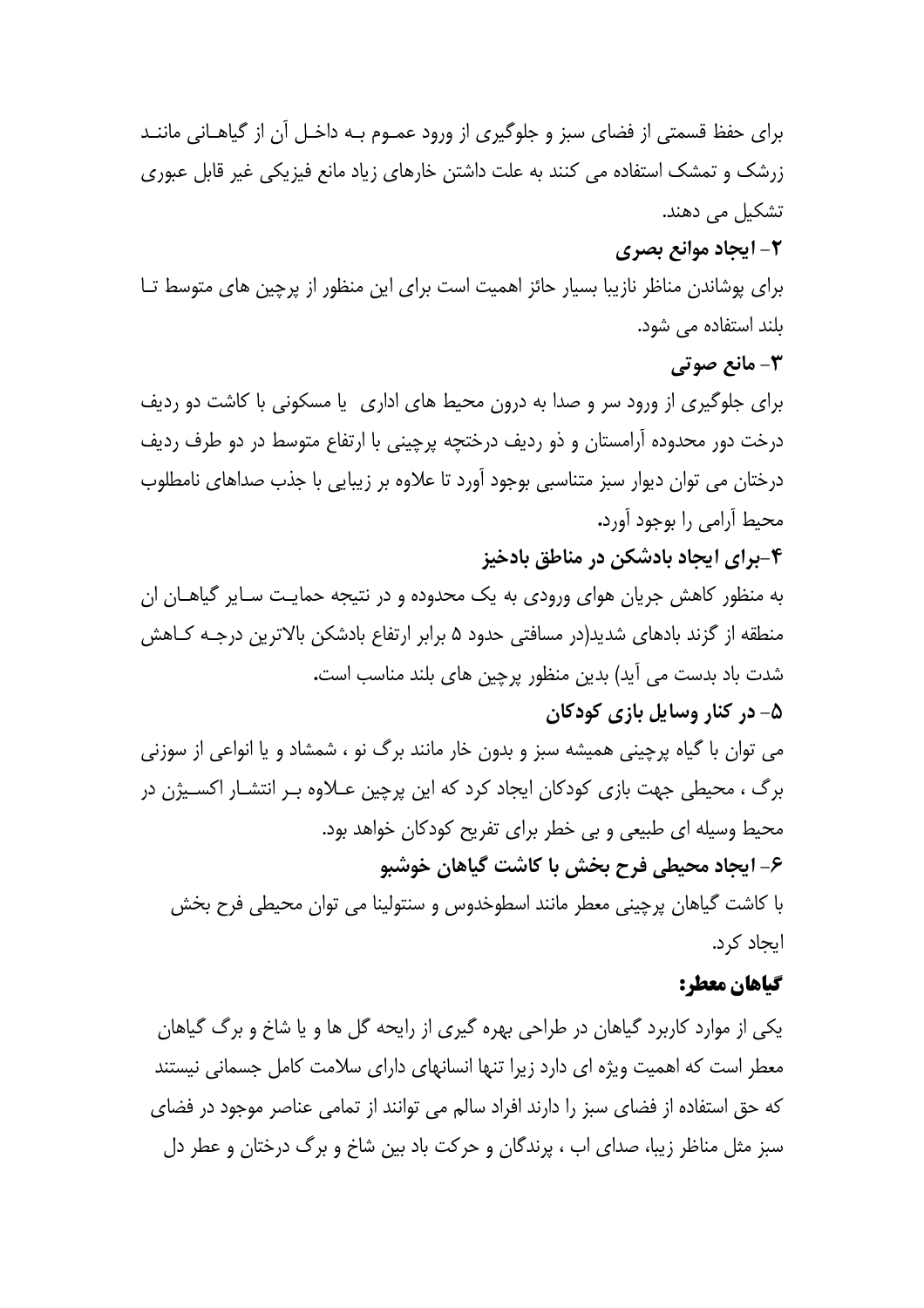انگیز گیاهان معطر استفاده کنند در میان این موارد دیدن مناظر زیبا خود به تنهایی تأثیر بسیار مثبتی در روحیه فرد می گذارد . ولی انسانی که از نعمت بینایی محروم است تنها از طریق شنیدن آوای خوش پرندگان ، صدای آب و …. وبوییدن عطر دلیذیر گیاهان می تواند از طبیعت لذت ببرد به علاوه وجود این عوامل برای انسان های سالم نیز مکمل تأثیرات حاصل از حس بینایی خواهد بود بنابراین تقویت این دو عامل در طراحی آرامستان ضروری به نظر می رسد. گیاهان معطر گیاهانی هستند که برگها، شاخه ها ، گل یا میوه آنها دارای اسانسهای معطرند.

کاربرد گیاهان معطر

١– كاشت گياهان معطر در محل تردد عابران پياده توصيه مي شود زيرا كاشت اين گياهان تنها به خاطر ظاهر زیبایشان نیست بلکه عطر دل انگیز آنهاست که در انسانها احساس آرامش همراه با شادی و مسرت به وجود میزاورد با کاشت این گیاهان در فضاهای سبز تنها یکی از جنبه های طراحی که استفاده از زیبایی گیاهان است در نطر گرفته می شود و از استشمام عطر دل انگیزشان بی بهره خواهیم ماند.

۲– گیاهان معطر را می توان در آرامستانها و در اطراف اماکنی که ممکن است در انها بوی نامطبوع ابحاد شود كاشت.

٣- كاشت گياهان معطر در قطعات و در اطراف محل قبور مي تواند با ايجاد رايحه اي ملايم و طبیعی حال و هوای زیارت را برای زائرین دو چندان نموده و ارامش در روحیه انان داشته ىاشد.

۴– در صورتی که ارامستان ساختمانهای اداری نیز داشته باشد می توان در باغچه های اطراف این ساختمانها و یا درون گلدان در تراس ساختمانهای مسکونی کاشت تا عطر آن به درون ساختمان راه پیدا کند.

### تقسیم بندی گیاهان معطر

گیاهان معطر را می توان به دو گروه تقسیم کرد: الف) گیاهان با برگ های معطر شامل درختان،درختچه ها و گیاهان علفی و پوششی. ب) گیاهان با گل های معطر که خود به چهار گروه تقسیم می شوند